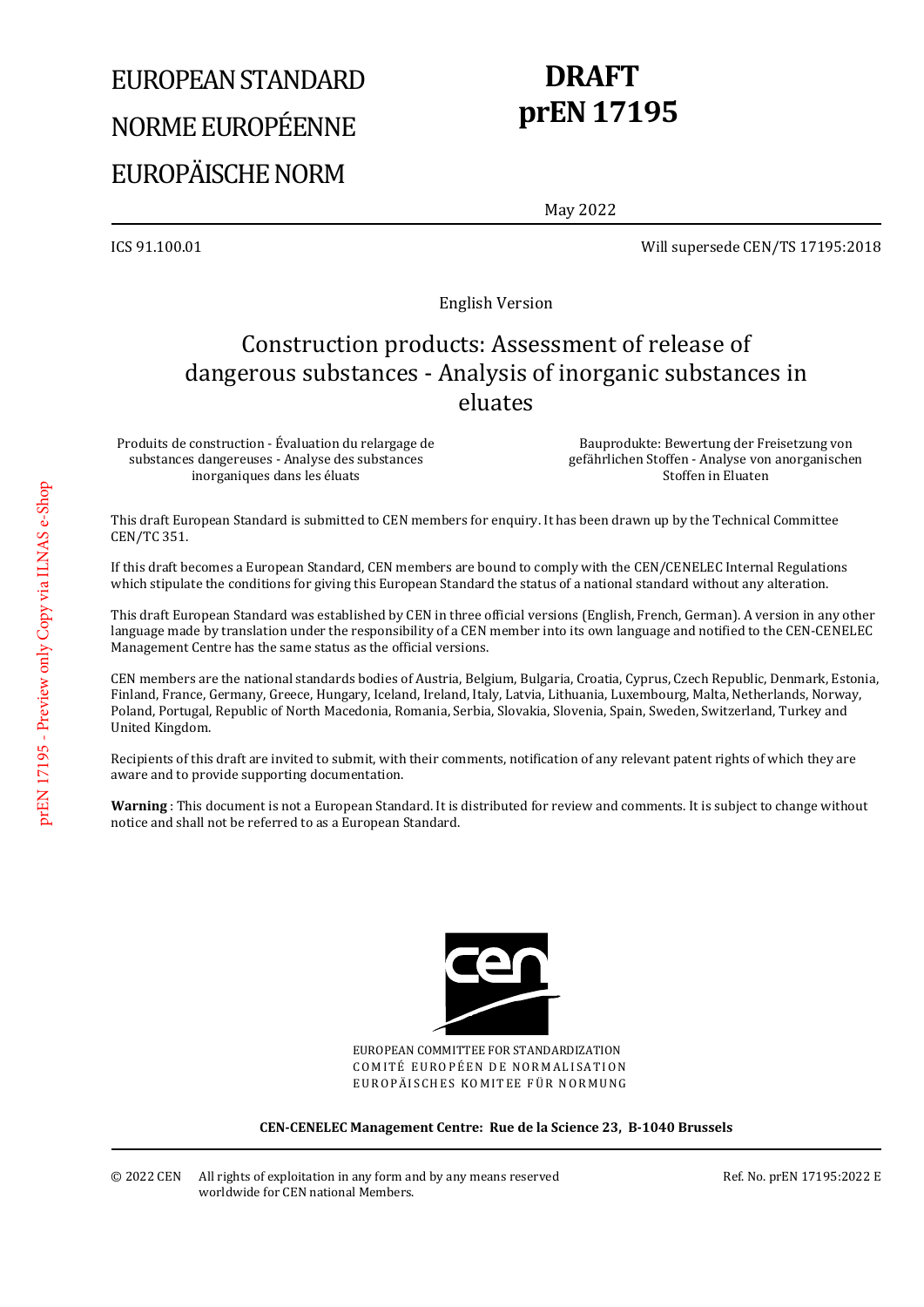# **Contents**

| ${\bf European\; foreword.}\label{prop:ex1} 3$                                            |  |  |
|-------------------------------------------------------------------------------------------|--|--|
|                                                                                           |  |  |
| 1                                                                                         |  |  |
| $\mathbf{2}$                                                                              |  |  |
| 3                                                                                         |  |  |
| $\boldsymbol{4}$                                                                          |  |  |
| 5                                                                                         |  |  |
| 6<br>6.1<br>56.2                                                                          |  |  |
| $\overline{7}$                                                                            |  |  |
| 8                                                                                         |  |  |
| 9                                                                                         |  |  |
| $\sim$ 10                                                                                 |  |  |
| Annex A (informative) Precision data for analysis of inorganic substances in eluates from |  |  |
|                                                                                           |  |  |
|                                                                                           |  |  |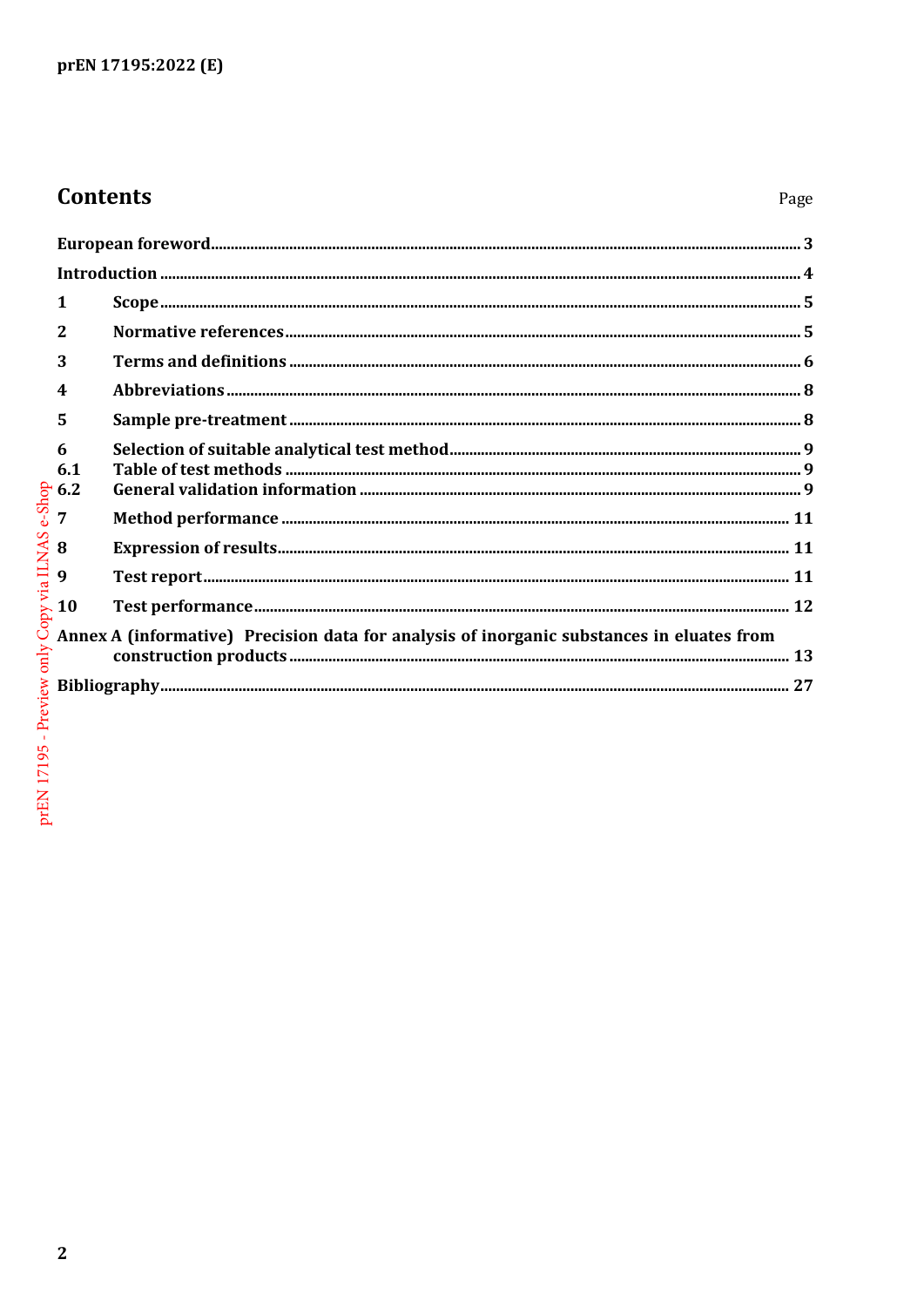## <span id="page-2-0"></span>**European foreword**

This document (prEN 17195:2022) has been prepared by Technical Committee CEN/TC 351 "Construction products - Assessment of release of dangerous substances", the secretariat of which is held by NEN.

This document is currently submitted to the CEN Enquiry.

This document will supersede CEN/TS 17195:2018.

This document has been prepared under a Standardization Request given to CEN by the European Commission and the European Free Trade Association.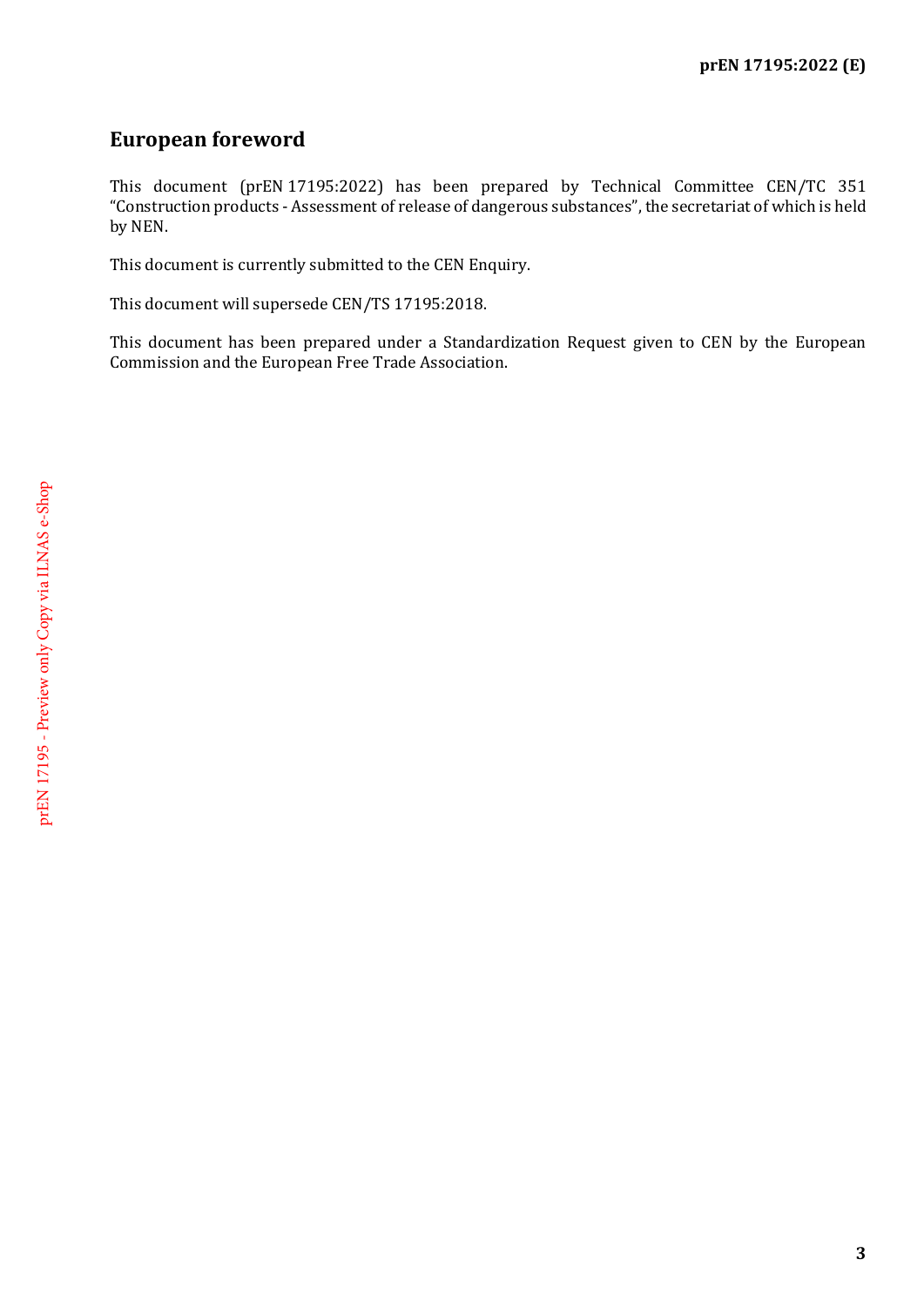## <span id="page-3-0"></span>**Introduction**

Following an extended evaluation of available methods for content analysis in construction products (CEN/TR 16045, [1]) it was concluded that eluate analysis methods are very similar to analytical methods used to determine content after digestion of a solid matrix.

This document has been adopted from the work carried out in the context of CEN/TC 292 and is very similar to EN 16192 [2].

This document is part of a modular horizontal approach which was adopted in CEN/TC 351. "Horizontal" means that the methods can be used for a wide range of materials and products with certain properties. "Modular" means that a test standard developed in this approach concerns a specific step in assessing a property and not the whole chain of measurement (from sampling to analyses). Beneficial features of this approach are that modules can be replaced by better ones without jeopardizing the standard chain and duplication of work of in different Technical Committees for Products can be avoided as far as possible.

The modules that relate to the standards developed in CEN/TC 351 are specified in CEN/TR 16220 [3], which distinguishes between the modules. This document belongs to the analytical step. which distinguishes between the modules. This document belongs to the analytical step.

The use of modular horizontal standards implies the drawing of test schemes as well. Before executing a test on a certain construction product to determine certain characteristics, it is necessary to draw up a protocol in which the adequate modules are selected and together form the basis for the entire test procedure.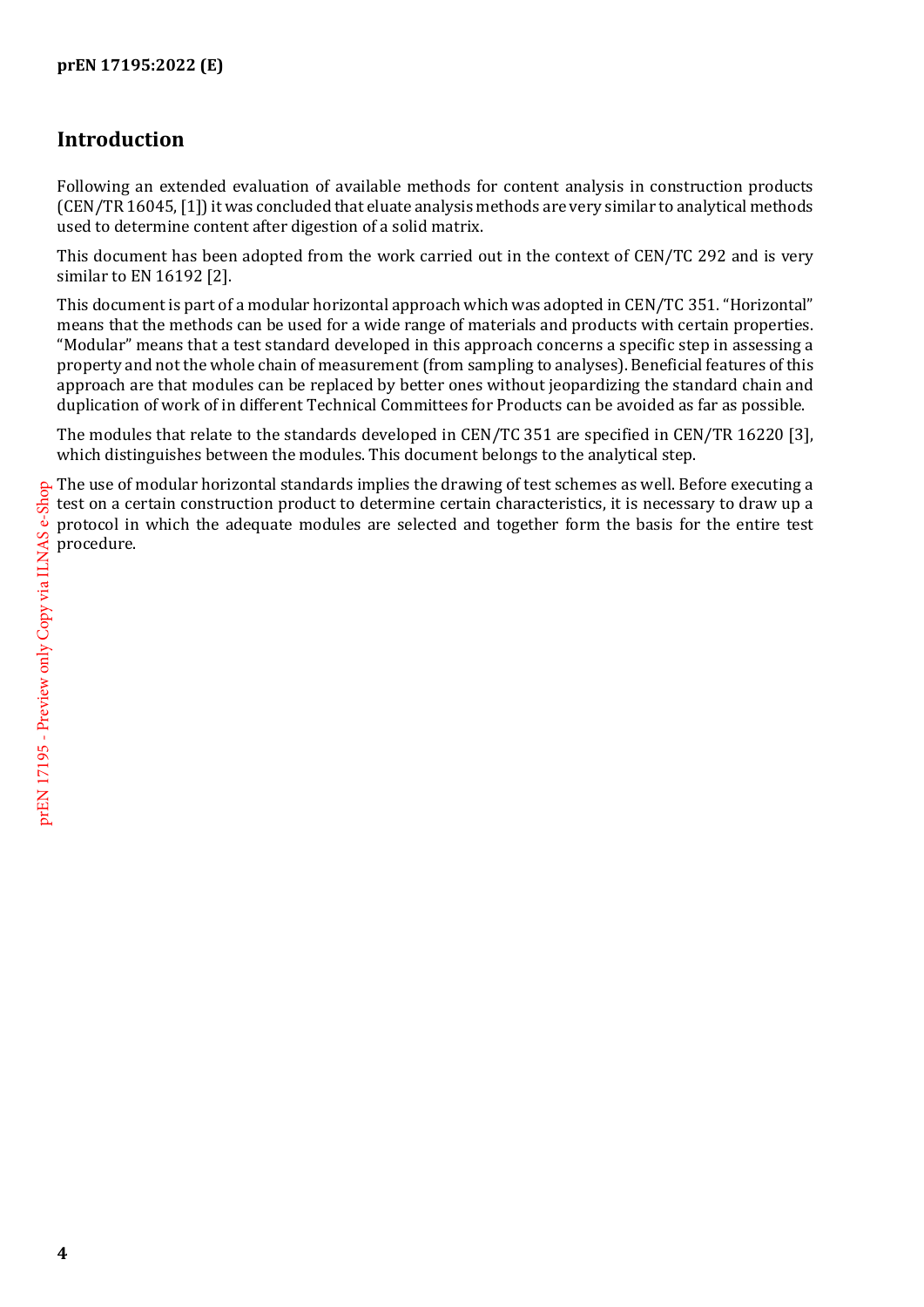## <span id="page-4-0"></span>**1 Scope**

This document specifies analytical methods for the determination of major, minor and trace elements and of anions in aqueous eluates from construction products. It refers to the following 67 elements:

Aluminium (Al), antimony (Sb), arsenic (As), barium (Ba), beryllium (Be), bismuth (Bi), boron (B), cadmium (Cd), calcium (Ca), cerium (Ce), caesium (Cs), chromium (Cr), cobalt (Co), copper (Cu), dysprosium (Dy), erbium (Er), europium (Eu), gadolinium (Gd), gallium (Ga), germanium (Ge), gold (Au), hafnium (Hf), holmium (Ho), indium (In), iridium (Ir), iron (Fe), lanthanum (La), lead (Pb), lithium (Li), lutetium (Lu), magnesium (Mg), manganese (Mn), mercury (Hg), molybdenum (Mo), neodymium (Nd), nickel (Ni), palladium (Pd), phosphorus (P), platinum (Pt), potassium (K), praseodymium (Pr), rubidium (Rb), rhenium (Re), rhodium (Rh), ruthenium (Ru), samarium (Sm), scandium (Sc), selenium (Se), silicon (Si), silver (Ag), sodium (Na), strontium (Sr), sulphur (S), tellurium (Te), terbium (Tb), thallium (Tl), thorium (Th), thulium (Tm), tin (Sn), titanium (Ti), tungsten (W), uranium (U), vanadium (V), ytterbium (Yb), yttrium (Y), zinc (Zn), and zirconium (Zr) and to the following four anions: Cl<sup>-</sup>, Br<sup>-</sup>, F<sup>-</sup>, SO<sub>4</sub><sup>2-</sup>.

This document also describes how to measure general parameters like pH, electrical conductivity, DOC/TOC.

The methods in this document are applicable to construction products.

NOTE Construction products include e.g. mineral-based products (S); bituminous products (B); metals (M); wood-based products (W); plastics and rubbers (P); sealants and adhesives (A); paints and coatings (C), see also CEN/TR 16045.

The selection of analytical methods to be applied is based on the required sensitivity of the method, which is provided for all substance - analytical procedure combinations.

#### <span id="page-4-1"></span>**2 Normative references**

The following documents are referred to in the text in such a way that some or all of their content constitutes requirements of this document. For dated references, only the edition cited applies. For undated references, the latest edition of the referenced document (including any amendments) applies.

EN 1484, *Water analysis — Guidelines for the determination of total organic carbon (TOC) and dissolved organic carbon (DOC)*

EN 16687:2015, *Construction products — Assessment of release of dangerous substances — Terminology*

prEN 17197, *Construction products: Assessment of release of dangerous substances — Analysis of inorganic substances in digests and eluates — Analysis by inductively coupled plasma optical emission spectrometry (ICP-OES)*

prEN 17200, *Construction products: Assessment of release of dangerous substances — Analysis of inorganic substances in digests and eluates — Analysis by inductively coupled plasma mass spectrometry (ICP-MS)*

EN 27888, *Water quality — Determination of electrical conductivity (ISO 7888)*

EN ISO 5667-3, *Water quality — Sampling — Part 3: Preservation and handling of water samples (ISO 5667-3)*

EN ISO 10304-1, *Water quality — Determination of dissolved anions by liquid chromatography of ions — Part 1: Determination of bromide, chloride, fluoride, nitrate, nitrite, phosphate and sulfate (ISO 10304-1)*

EN ISO 10523, *Water quality — Determination of pH (ISO 10523)*